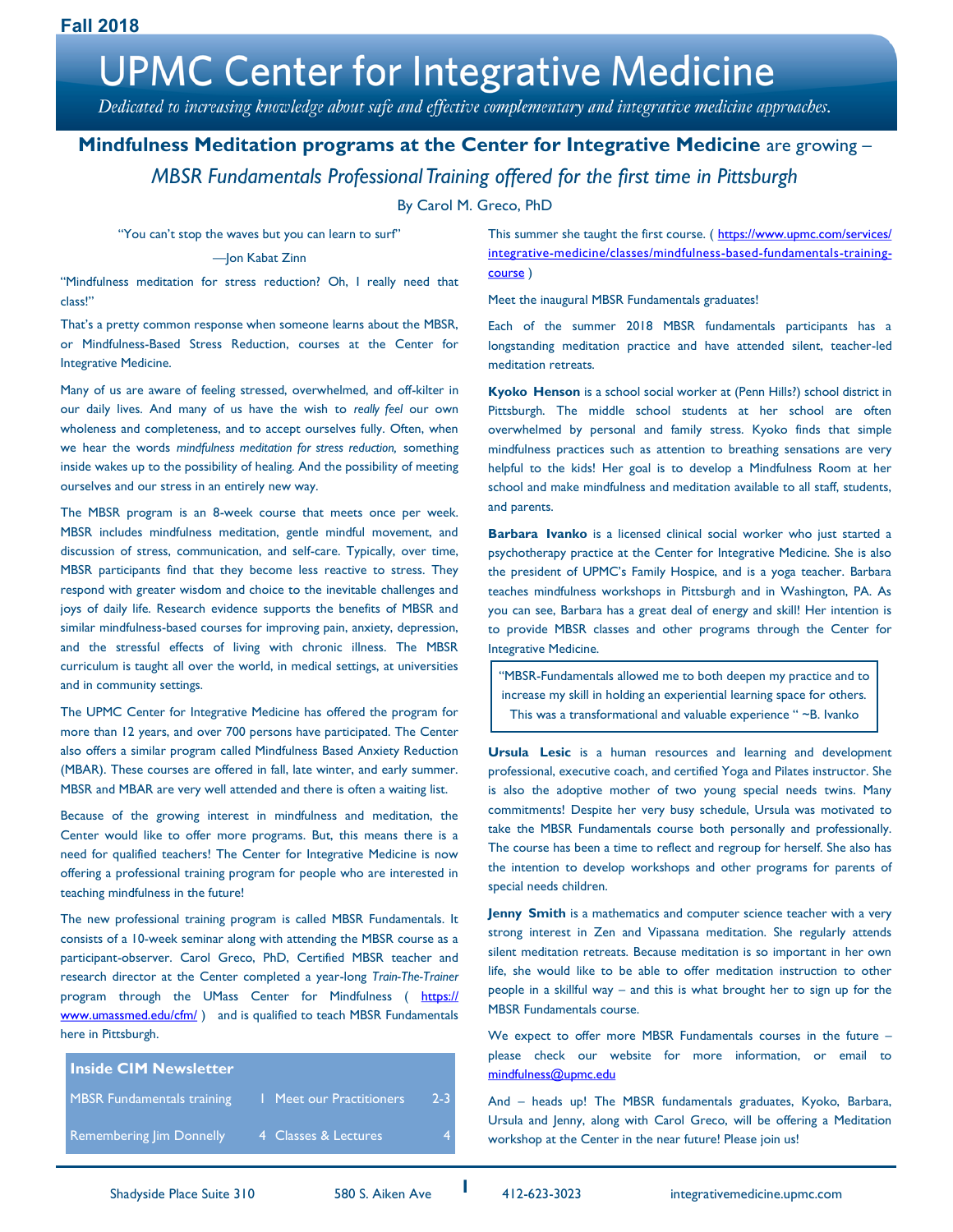Dedicated to increasing knowledge about safe and effective complementary and integrative medicine approaches.

## *Please help us in welcoming our newest practitioners!*

### **LuAnn Scarton, RDN, LDN, CLT**

LuAnn is our *Integrative Nutrition Counselor.* She is a registered and licensed dietitian, specializing in functional/ integrative nutrition. She has been working towards a master's degree in Human Nutrition & Functional Medicine from the University of Western States, and has a bachelor of science in Clinical Dietetics & Nutrition from the University of Pittsburgh. She has over 20 years of experience in the field of nutrition. She works with adults and children with autoimmune diseases and other health conditions, who are struggling and looking for a new way to manage their health. She helps people improve their health, and relieve autoimmune symptoms like exhaustion, brain fog, bloating, and joint pain.

### **What is** *Integrative Nutrition?*

*Integrative nutrition* views food, eating, wellness, and exercise not just in terms of calories or weight loss, but in physical, emotional, mental, and spiritual terms. An integrative nutritionist uses a variety of nutrition therapies including whole foods, tailored supplements, and mind/ body modalities to uniquely treat the patient. Though integrative nutritionists can and do help with weight loss, they can also help with anti-inflammatory diets, diabetic diets, food elimination diets, and diets to extend a person's longevity.

### **Meet LuAnn**

"I've always wanted to help people. I wanted to help them achieve health through good nutrition and a healthy lifestyle. Growing up in an Italian household, I had a passion for good cooking and educating others about food. So I pursued a bachelor of science degree in



Clinical Dietetics & Nutrition from the University of Pittsburgh and became a registered dietitian. I worked in hospitals, nursing homes, and outpatient settings providing nutritional counseling and support for people with Diabetes, heart disease, weight management issues, and much more on my journey to help others."

### **Barbara Ivanko, LCSW**

*Barbara is a Psychotherapist, MBSR Teacher, and Yoga Instructor*

Barbara has been an LCSW for more than 20 years, and has been teaching MBSR since 2012. She received her master's degree in Social Work from Stony Brook University in 1994, and has a postgraduate certificate in East/West



Psychology. She is also a 200-hour yoga instructor. She uses cognitive behavioral therapy, EMDR, dialectical behavioral skills (DBT), and mindfulness in her approach with clients effected by depression, anxiety, ADD, addiction, grief and loss, stress, and trauma. Barbara helps her clients uncover the strength and goodness within themselves, while teaching skills that allow them to live a life that feels meaningful, capable, and content.

### **What exactly is** *CBT***,** *DBT* **and** *EDMR***?**

*Cognitive behavioral therapy* (CBT) is a form of psychotherapy that restructures patterns of thinking. It raises to a conscious level thought patterns that can be the basis of many physical and emotional problems.

*Dialectical behavioral therapy (DBT)* helps people suffering from [borderline personality disorder.](https://en.wikipedia.org/wiki/Borderline_personality_disorder) It has also been used to treat mood disorders, as well as those who need to change patterns of behavior that are not helpful, such as [self](https://en.wikipedia.org/wiki/Self-harm) [-harm,](https://en.wikipedia.org/wiki/Self-harm) [suicidal ideation,](https://en.wikipedia.org/wiki/Suicidal_ideation) and [substance abuse.](https://en.wikipedia.org/wiki/Substance_abuse) This approach works towards helping people increase their emotional and cognitive regulation, by learning about the triggers that lead to reactive states and helping to assess which coping skills to apply in the sequence of events, thoughts, feelings, and behaviors to help avoid undesired reactions.

*Eye Movement Desensitization and Reprocessing (EDMR)*  borrows components from other effective and wellestablished psychotherapies; it is an innovative combination of emotional, somatic, sensory, and cognitive elements. In EMDR, a disturbing issue is recalled together with associated affective, somatic, and cognitive components. While the disturbing event is recalled, a person is briefly exposed to bilateral stimulation (such as rapid alternating eye movements). He or she is able to control the pace of the recall of the disturbing event.

Continued….

**2**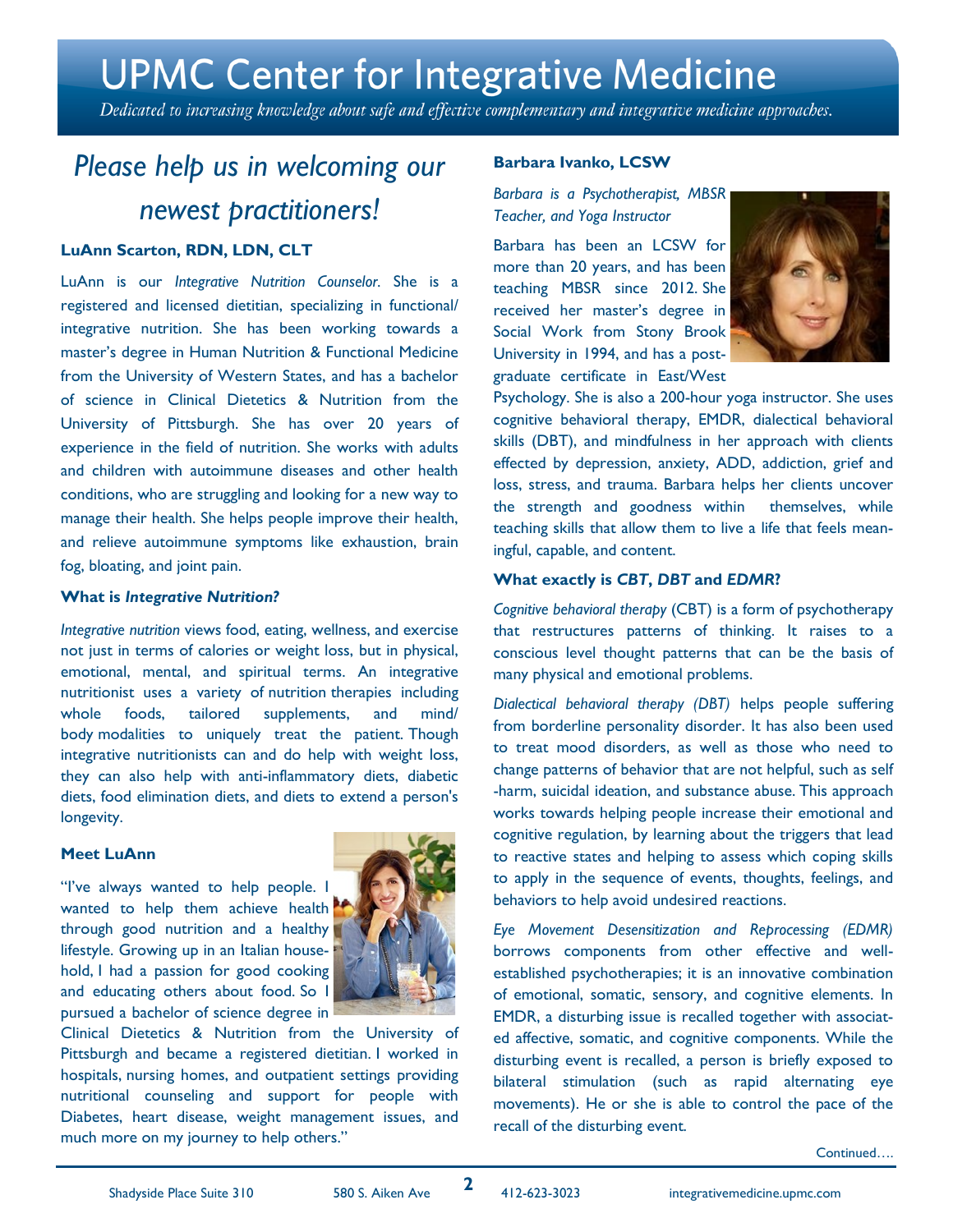Dedicated to increasing knowledge about safe and effective complementary and integrative medicine approaches.

## Naturopathic Medicine and Health Coaching



### **Khara Lucius, ND, FABNO**

Khara is our newest naturopathic doctor. She completed her bachelor of science degree in Biological Sciences at Ohio University in Athens, Ohio. After earning her doctorate

degree in naturopathic medicine at Southwest College of Naturopathic Medicine in Tempe, Arizona in 2011, she started a general naturopathic medical practice in Manchester, New Hampshire, where she practiced for six years. She also spent three years on staff at the Mental Health Center of Greater Manchester, seeing patients with psychiatric and mood conditions.

In 2011, she joined the naturopathic staff at Cancer Treatment Centers of America at Midwestern Regional Medical Center, where she specialized in integrative care for oncology patients. She has been a Fellow of the American Board of Naturopathic Oncology since 2013. After working in integrative cancer care for the last seven years, she's thrilled to bring her practice back to seeing patients of all ages and with varied health concerns. She is well-versed in integrating care with medical doctors, counselors, dietitians, chiropractors, massage therapists, and other healthcare providers to achieve the best outcomes for her patients.

Khara is a past board member of the New Hampshire State Board of Naturopathic Examiners, as well as the Illinois Association of Naturopathic Physicians. She is a member of the Oncology Association of Naturopathic Physicians.

### **What is** *Naturopathic Counseling?*

Naturopathic counseling emphasizes the body's potential to heal itself and focuses on prevention and balance. Practitioners explore options including botanical supplements, nutritional counseling, and treating environmental toxicities.

### **Angie Phares, PA**

Angie is a certified integrative health coach from Duke University, and is also trained as a physician's assistant and yoga instructor. By partnering with patients as a health coach, she motivates and supports health behavior change through



a structured process involving inquiry, personal discovery, and accountability. Health Coaching is not just about physical well-being or lab results, it is about the whole person: values, goals, work, relationships, fulfillment, and life purpose.

#### **What is** *Integrative Health Coaching?*

- Coaches work with the whole person. They list to your concerns and ask powerful questions to help motivate you to make the changes you desire.
- Coaches spend time exploring what is more important to you in your health and allow you to choose your course of action
- Coaches guide you through a process to maximize the possibility of your success
- You and your coach work in partnership to identify obstacles and create strategies for moving toward your goals.
- Coaches support you in tracking your weekly progress and hold you accountable for your commitments.
- Coaches provide additional resources for making health behavior changes.

### **What are appropriate topics?**

Any concern that gets in the way of taking care of your health is the perfect subject with which to begin coaching. Therefore, any topic that you think will contribute to your optimal health is an appropriate topic for integrative health coaching.